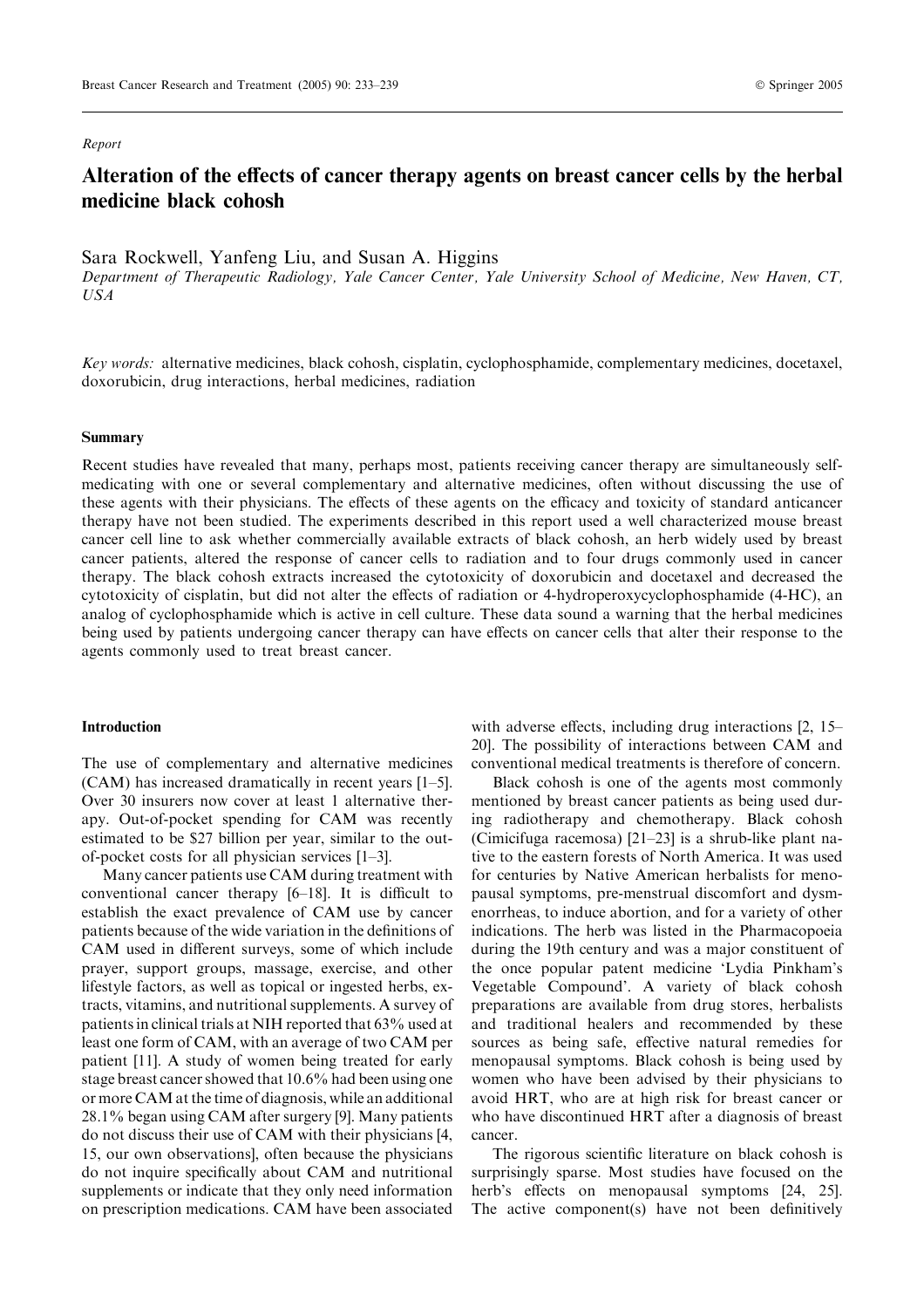# 234 S Rockwell et al.

identified; triterpene glycosides (including 27 deoxyactein, acetein, and cimifugoside), have been hypothesized to be the critical components, but resins and caffeic, isoferulic and fukinolic acid also have been suggested to have biological activities [26, 27]. There is considerable debate about whether the herb has estrogenic or antiestrogenic activities [28–32] and there are studies in the literature supporting each effect. Our literature searches revealed only a few studies [31–34] testing the effects of black cohosh on breast cancer cells; these gave conflicting findings, with some reporting increases and others no changes or decreases in the growth of breast cancer cells in culture. We found no studies of the interactions of black cohosh with radiation or the drugs used to treat breast cancer patients, except for a study showing that black cohosh had antiestrogen effects which added to the effects of tamoxifen in reducing the proliferation of  $ER^+/PR^+$ MCF7 breast cancer cells in vitro [34]. To investigate the potential clinical significance of the use of black cohosh during cancer treatment, we asked whether black cohosh altered the response of breast cancer cells in cell culture to radiation and to some widely used anticancer drugs.

# **Methods**

## Biological system

All studies were performed using EMT6 mouse mammary tumor cells. Growth of this well-characterized, undifferentiated breast cancer cell line is not dependent on estrogen or progesterone [35–37]. This model was used to test for effects of black cohosh above and beyond the estrogenic/antiestrogenic effects reported by others [27–32]. EMT6 cells in culture are grown in Waymouth's medium supplemented with 15% serum and antibiotics, as described in detail previously [36].

### Cell growth and viability

Exponentially growing cultures were trypsinized, and the cells were suspended and plated at  $5 \times 10^4$  cells per dish in Petri dishes containing 5 ml of medium. Black cohosh extracts were added to the culture medium 4 h after subculture. Each day, two cultures from each group were selected, the cells were suspended and counted, and the number of cells per dish was calculated. Cells from one dish per group were plated to assess the viability of the cells using a rigorous clonogenic assay, described in detail elsewhere [37], in which known numbers of cells were plated and allowed to grow for 2 weeks to form macroscopic colonies, which were fixed and stained and counted. All growth and viability studies were performed at least twice.

#### Cell survival curves

To measure the effect of black cohosh on the survival of cells treated with radiation or drugs, cultures were established by plating  $2 \times 10^5$  cells into dishes and incubating the cultures for 3 days before treatment. Cells were then suspended, and assayed for colony formation. Surviving fractions were calculated relative to untreated control cultures from the same experiments; approximately 60% of the cells in untreated cultures formed colonies. Cultures were treated with black cohosh for 4 h before radiation or drug treatment, throughout the drug treatment, and after treatment for a total of 24 h. This regimen was used in these screening studies to ensure that the studies would detect not only effects of black cohosh on such processes as uptake or activation of the drug or the induction of cytotoxic damage by the drug (which would be seen with pretreatments and simultaneous treatments), but also effects on drug efflux or on repair of damage (which would occur after drug treatment). Treatments expected to reduce cell survival to approximately 1% of the control were used, except for docetaxel, where the resistance of the EMT6 cells prevented attaining low survivals.

## Radiation and drugs

Cells were irradiated using 250 kVp X-rays (15 mA, 2 mm A1 equivalent filtration) produced by a Siemen's Stabilipan at a dose rate of 1.1 Gy/min. Doxorubicin was from American Pharmaceutical Partners. Docetaxel was from Adventis Pharmaceuticals. Cisplatin was from Sigma. 4-HC was obtained from Dr. Susan Ludeman at Duke University.

#### Black cohosh extracts

Our initial studies examined the effects of a 'standardized' liquid extract of black cohosh from GAIA Herbs purchased from a local store. This was chosen for our pilot studies because it is commercially available in Connecticut and because its liquid formulation in  $\sim 50\%$ ethanol and  $\sim 50\%$  water facilitated the experiments. This extract is described on the label as standardized to contain 3.0% triterpene glycosides 'providing  $1.2 \text{ mg} +$ of bioactivity per dose'. Subsequent experiments used two other liquid black cohosh extracts, purchased from local stores: a GNC extract (which was labeled 'Herbal Plus<sup>®</sup> standardized black cohosh' and described as containing 2.5% triterpene glycosides, providing 1 mg/ dose), and a Nature's Answer extract (described on the label as 'guaranteed to contain 2 mg triterpene glyco deoxyactein and 1 mg isoflavenoids as formononetin'). Because the active ingredient(s) of these extracts is unknown and because the composition and/or potency could differ for different extracts, the amount of each extract used in the experiments was determined by taking the total daily dose of extract recommended on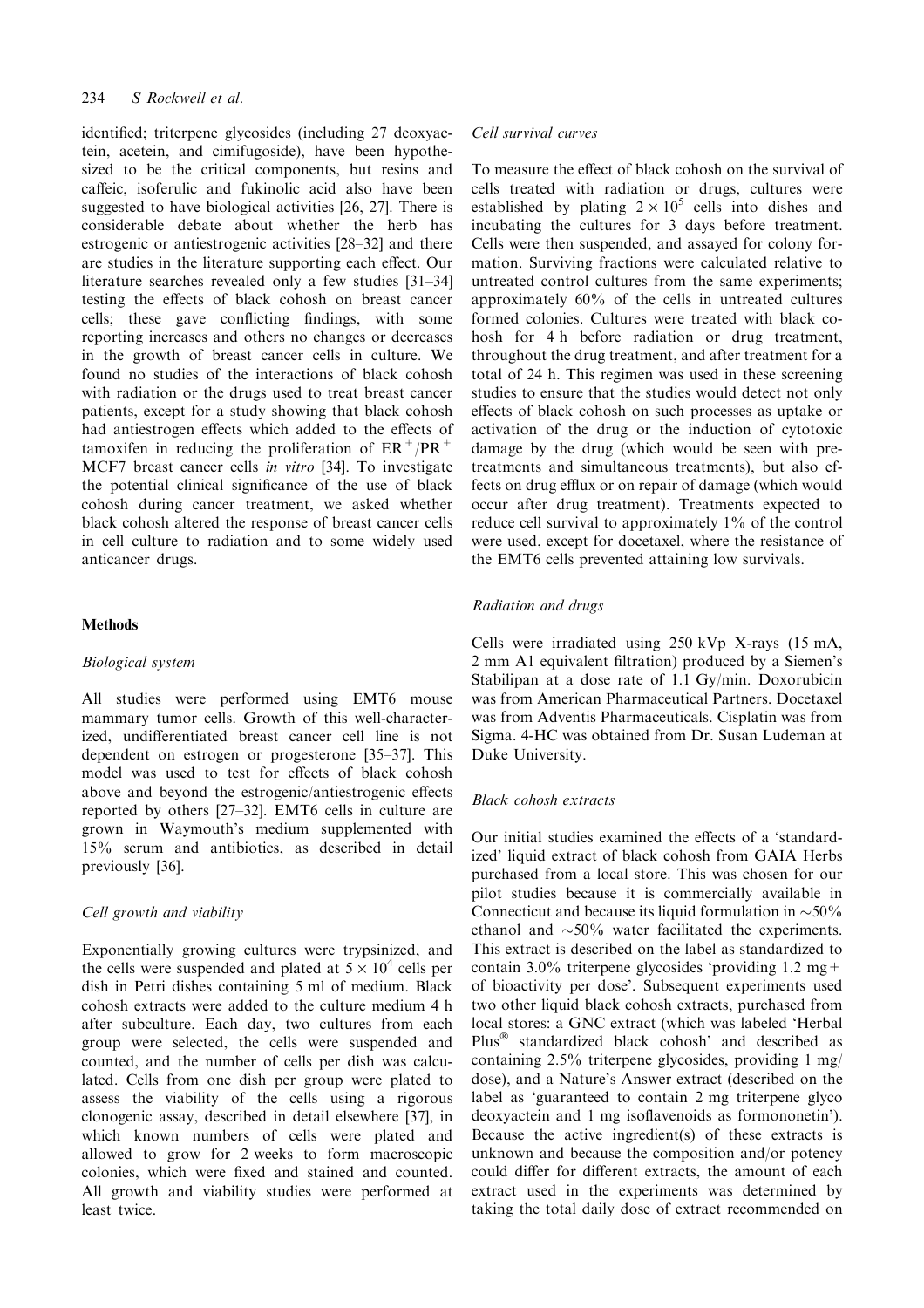the label, assuming that this dose was uniformly distributed in the body of a 'standard' woman, and adding extract to the culture medium to produce this concentration or 10 or 100 times this concentration.

#### **Results**

# Effect of black cohosh extracts on the growth of breast cancer cells in vitro

None of the black cohosh extracts tested altered the growth or viability of EMT6 cells in cell culture. There were no statistically significant differences between the growth of control cultures, cultures treated with vehicle, and cultures treated with black cohosh extracts at 1, 10 or 100 times the calculated human dose (data not shown). In addition, the colony forming ability of the black cohosh treated cells was not significantly different from that of the control cells at any time, with any extract (data not shown).

# Radiation and anticancer drugs

Agents that have no direct effects on the growth or viability of tumor cells can be important in cancer therapy if they alter the response of tumors or doselimiting normal tissues to the therapeutic agents. We therefore asked whether a high dose of black cohosh extract altered the response of the breast cancer cells to radiation or to four anticancer drugs.

Figure 1 shows data from experiments examining the effect of a high concentration of black cohosh (100 times the recommended dose) on the survival of EMT6 cells treated with doxorubicin. The survival curves for cells treated with doxorubicin alone or doxorubicin plus vehicle were indistinguishable. However, cells treated with black cohosh were more sensitive to the cytotoxic effects of doxorubicin. The separation between the curves increased with increasing dose of doxorubicin, resulting in a 40-fold difference in the surviving fractions of the tumor cells at the highest dose tested.

To assess whether this effect was unique to one commercial extract, we examined the effects of two additional extracts on the survival curves for breast cancer cells treated with doxorubicin (Figure 2). The shapes of the survival curves for cells treated with these extracts were similar to those obtained with the initial extract. However, the magnitude of the sensitizing effect varied for the different extracts; this may reflect differences in the concentration(s) of the active specie(s) in the different extracts.

Further experiments (Figure 3) revealed that the effects of the black cohosh extracts were not limited to the very high doses of black cohosh used in the initial screening experiments. Studies examining the effects of graded doses of black cohosh combined with a constant dose of doxorubicin (1.6  $\mu$ g/ml for 2 h) revealed a steady decrease in cell survival with increasing black cohosh



Figure 1. Effect of black cohosh extract on the toxicity of a 2 h doxorubicin treatment to breast cancer cells.  $(\bullet)$  Doxorubicin only, (O) vehicle plus doxorubicin,  $(\nabla)$  black cohosh plus doxorubicin. Points are means  $\pm$  SEMs for three independent experiments.

dose. Although the decrease seen at the recommended dose was not statistically significant, a statistically significant decrease in survival was seen at doses as low as 2.5 times the recommended dose. This is well within the range of black cohosh doses used by some women. Moreover, our preliminary studies have shown that mice can be treated with black cohosh extracts in their



Figure 2. Effects of different commercial black cohosh extracts on the toxicity of a 2 h treatment with doxorubicin.  $(①)$  Doxorubicin only,  $(\nabla)$  GAIA extract,  $(\nabla)$  GNC extract,  $(\bigcirc)$  Nature's Answer extract. Points are means  $\pm$  SEMs for 3–6 independent experiments.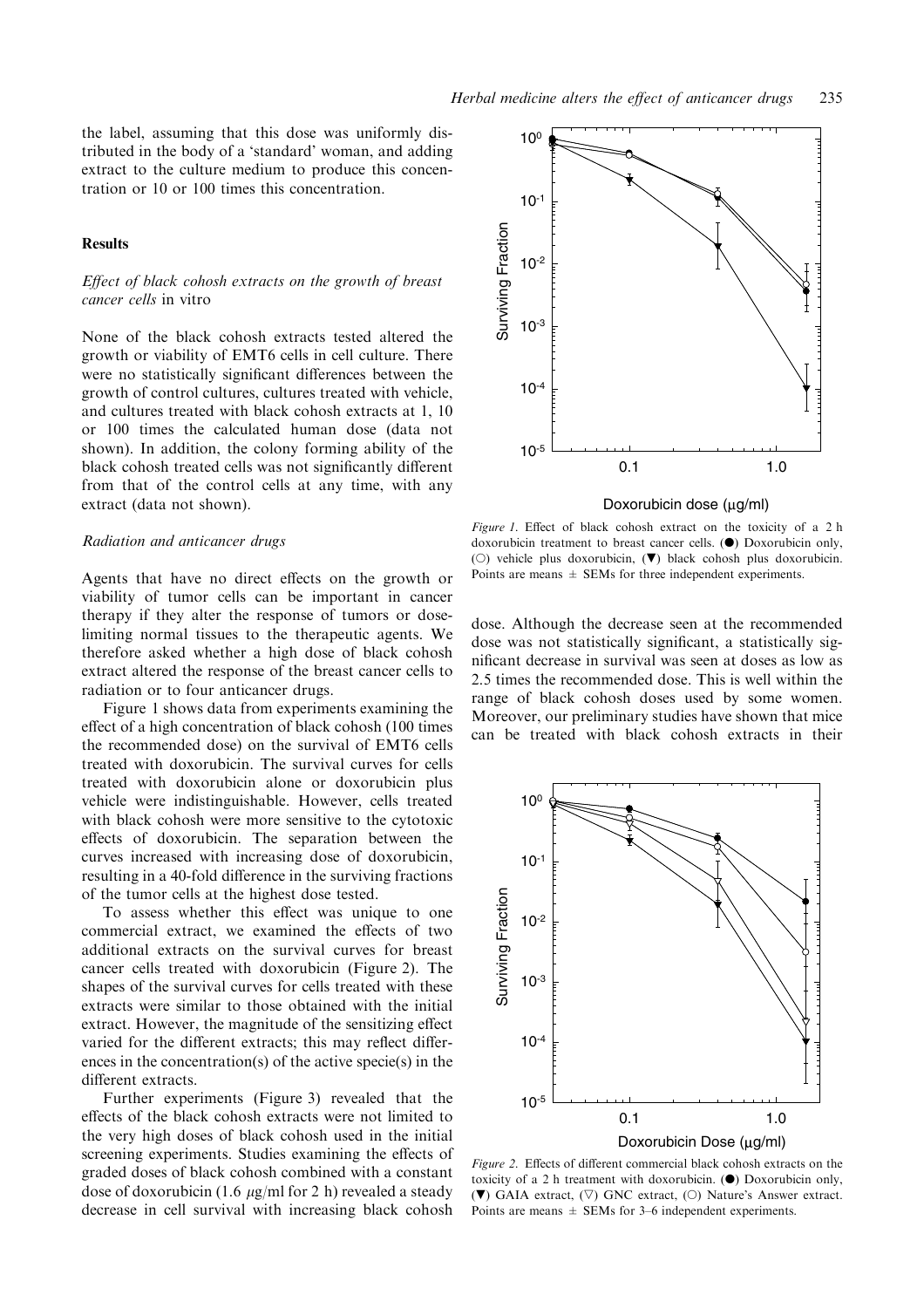

Figure 3. Effect of different doses of black cohosh on the survival of cells treated with 1.6  $\mu$ g/ml doxorubicin for 2 h. Points are relative cell survivals, normalized to the survivals obtained with vehicle plus doxorubicin within the same experiments, and are means  $\pm$  SEMs from six independent experiments.

drinking water at doses up to 25 times the human dose for several weeks with no evidence of toxicity (Rockwell and Higgins, unpublished observations). This suggests that sensitization of breast cancer cells to the toxic effects of doxorubicin occurs at doses of black cohosh that are attainable in vivo.

Figure 4 shows data from experiments examining the effect of a high concentration of black cohosh on the survival of EMT6 cells treated with radiation, cisplatin, docetaxel and 4-HC. Black cohosh did not alter the survival curve for cultures treated with radiation (panel A). Cells treated with the black cohosh were slightly more resistant to cisplatin than were cells treated with cisplatin alone or cisplatin plus vehicle (panel B); this protection was small, but statistically significant. A 2 h treatment with docetaxel had limited effects on the viability of EMT6 cells even at maximal attainable concentrations (panel C). Cells treated with the black cohosh were more sensitive to the cytotoxic effects of docetaxel than were cells treated with docetaxel alone or docetaxel plus vehicle. This difference was statistically significant and did not increase with increasing docetaxel dose. Black cohosh did not alter the response of cells to 4-hydroperoxycyclophosphamide (4HC), an analog of cyclophosphamide that does not require activation by liver enzymes and therefore is active in cell culture (panel D).

These data show that effects of this herbal extract varied with the therapeutic agent, having no effect on radiation and 4-HC, a slight protective effect for cisplatin, and a significant sensitizing effect for doxorubicin and docetaxel.

#### Discussion

These experiments are our initial studies in a project examining the effect of a widely used herbal medicine on the growth and response to cancer therapy agents of breast cancer cells in vitro and in vivo. Our literature search revealed only a few papers [28, 31–34] examining the effects of black cohosh on breast cancer cells; these reported conflicting findings, with some reporting increases and others decreases in cell growth. This is not unexpected, considering the debate about whether the herb has estrogenic or antiestrogenic activities and the studies suggesting each type of effect in different systems [22–32]. Our studies were performed using EMT6 cells, a well-characterized, undifferentiated mouse breast cancer cell line with a growth rate which is not dependent on estrogen or progesterone [35, 36]. This model system was chosen to test for effects of black cohosh above and beyond its estrogenic/antiestrogenic effects. None of the extracts tested altered the growth or viability (colony forming ability) of EMT6 cells.

The studies were performed using commercial black cohosh extracts, chosen because they were stated to be 'standardized'. However, neither the standardization described on the labels nor the effects of the extracts on the response of cells to doxorubicin were identical. The differences in the effects of the extracts may reflect differences in the concentrations of the critical active component(s), which have not been identified. Further studies will be needed to determine which component(s) produce the effects seen in our studies.

The reasons for the different effects of the black cohosh extract on the cytotoxicities of these different anticancer agents is not known. The lack of effect on the cytotoxicity of radiation could indicate that the extract is affecting drug uptake or efflux; if so, there is a differential effect on the transport of the different drugs studied in these experiments. The differences could also reflect the differing mechanisms of action of the agents. Radiation kills cells through relatively non-specific DNA damage. Doxorubicin binds to nucleic acids, presumably through specific intercalation of the planar anthracycline moiety and may produce DNA strand breaks; it may also cause cytotoxicity through effects related to its binding to cell membranes. Docetaxel binds to and stabilizes microtubules and disrupts mitosis and other activities requiring the coordinated disassembly and re-assembly of microtubules. Cisplatin and 4-HC kill cells through DNA crosslinks and adducts. The five agents used in our screening studies have very different properties and mechanisms of action. A variety of mechanisms can be envisioned through which the components of black cohosh could interact with the agents themselves, the metabolic and chemical reactions that lead to the production of damage, the cellular targets, the damaged moieties, or the repair machinery so as to have differential effects on different agents. The mechanism(s) underlying the interactions reported here is a topic that requires further study.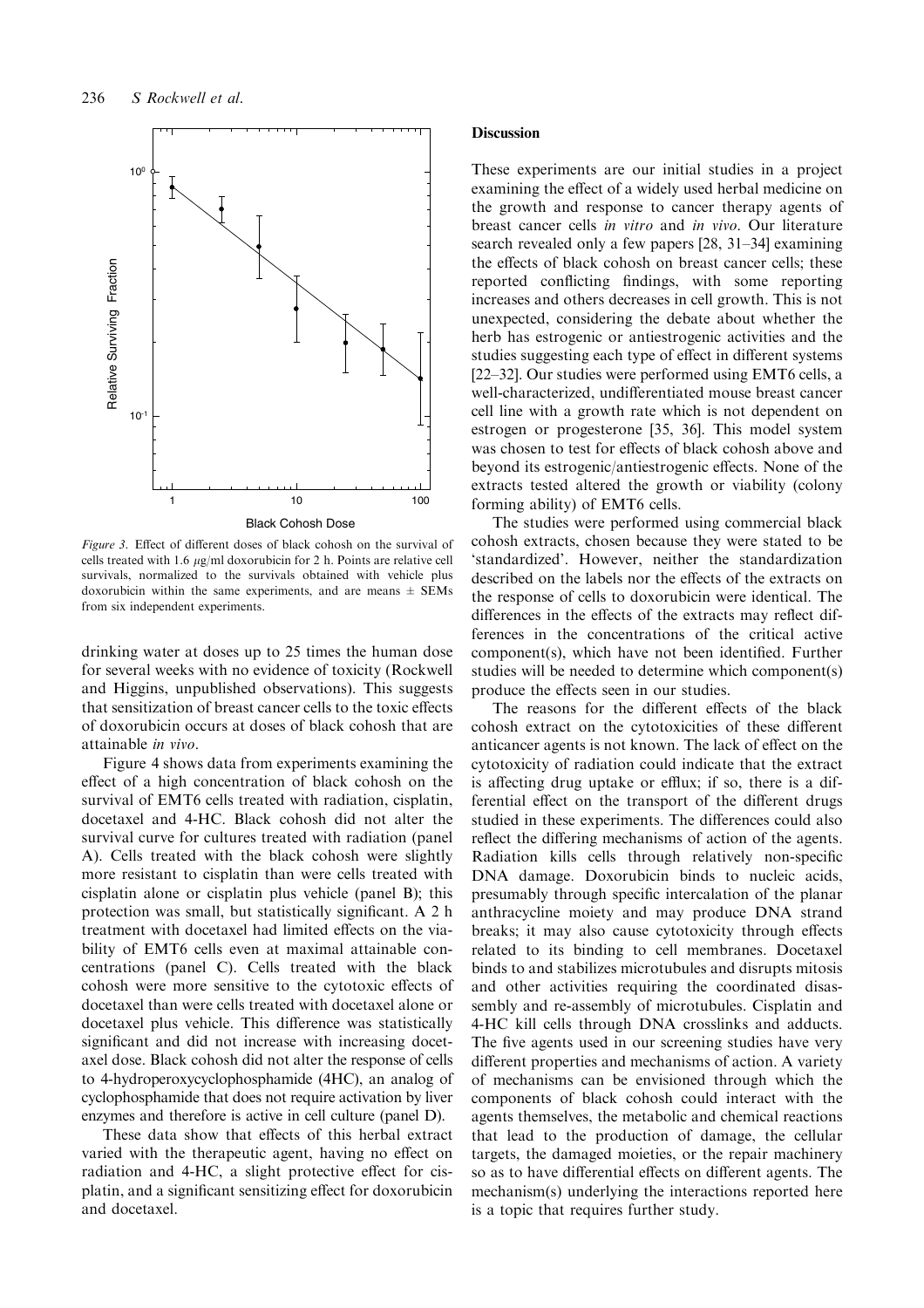

Surviving Fraction Surviving Fraction 10-1  $10^{-2}$  $10^{-2}$ 0.0 2.5 5.0 7.5 10.0 0 10 20 30 X-Ray Dose (Gy) Cisplatin Concentration (µM) **(c) (d)**  $10<sup>1</sup>$  $10$ Surviving Fraction Surviving Fraction Surviving Fraction Surviving Fraction <sup>10</sup>-1 10-1  $10<sup>2</sup>$ 10 100 0 20 40 60 80 100 120 140 Docetaxel Concentration (nM) 4-HC (min)

Figure 4. Effect of black cohosh on the response of cells to other agents widely used in cancer therapy. Panel A. Radiation:  $\bigcirc$  Radiation only, ( $\circ$ ) vehicle plus radiation, ( $\nabla$ ) black cohosh plus radiation. Points are means  $\pm$  SEMs for three independent experiments. Panel B. Cisplatin, 2 h. ( $\bullet$ ) drug only, ( $\circ$ ) vehicle plus drug, ( $\nabla$ ) black cohosh plus drug. Points are means  $\pm$  SEMs for three independent experiments. Panel C. Docetaxel 2 h,  $\bullet$ : drug only.  $\circ$ : vehicle plus drug. ( $\nabla$ ) black cohosh plus drug. Points are means  $\pm$  SEMs for three independent experiments. Panel D: 4-hydroperoxycyclophosphamide, 20  $\mu$ M for different periods of time: ( $\bullet$ ) vehicle plus 4-HC, ( $\circ$ ) black cohosh plus 4-HC. Points are means  $\pm$  SEMs for three independent experiments.

In addition, there are other mechanisms by which black cohosh extracts could alter the effects of anticancer drugs and radiation in vivo but which would not have been seen in the cell culture studies reported here. For example, black cohosh extracts could alter the activity of liver enzymes, such as cytochrome p450, and thereby alter the metabolism and effects of anticancer drugs. Therefore, although black cohosh in these cell culture studies did not alter the cytotoxicity of 4-HC (which does not require liver activation), in vivo studies will be required to assess whether the extract alters the response of EMT6 breast tumors in mice to cyclophosphamide, a widely used anticancer drug which requires activation by the liver to produce its effects. Similarly, effects of black cohosh extracts on tumor blood flow or tumor oxygenation could result in changes in the response of tumors in vivo to radiation, but would not be seen in cell culture.

10

The possibility of such interactions will be examined in our studies with EMT6 tumors in mice.

Further studies are needed to ascertain whether the effects seen *in vitro* also occur *in vivo* and to assess their potential therapeutic implications. These studies, which are now underway under the support of a grant from the NCI, will examine the effect of black cohosh extracts on the therapeutic responses of mouse breast tumor models and of the normal tissues that limit the intensity of cancer therapy. While an increase in the response of tumors to doxorubicin such as that seen here could potentially have therapeutic benefit, an analogous increase in the effect of the drug on marrow or myocardium could produce life-threatening toxicities. Our studies caution that black cohosh should not be considered to be a harmless herb that is inconsequential to the health of cancer patients or to the outcome of con-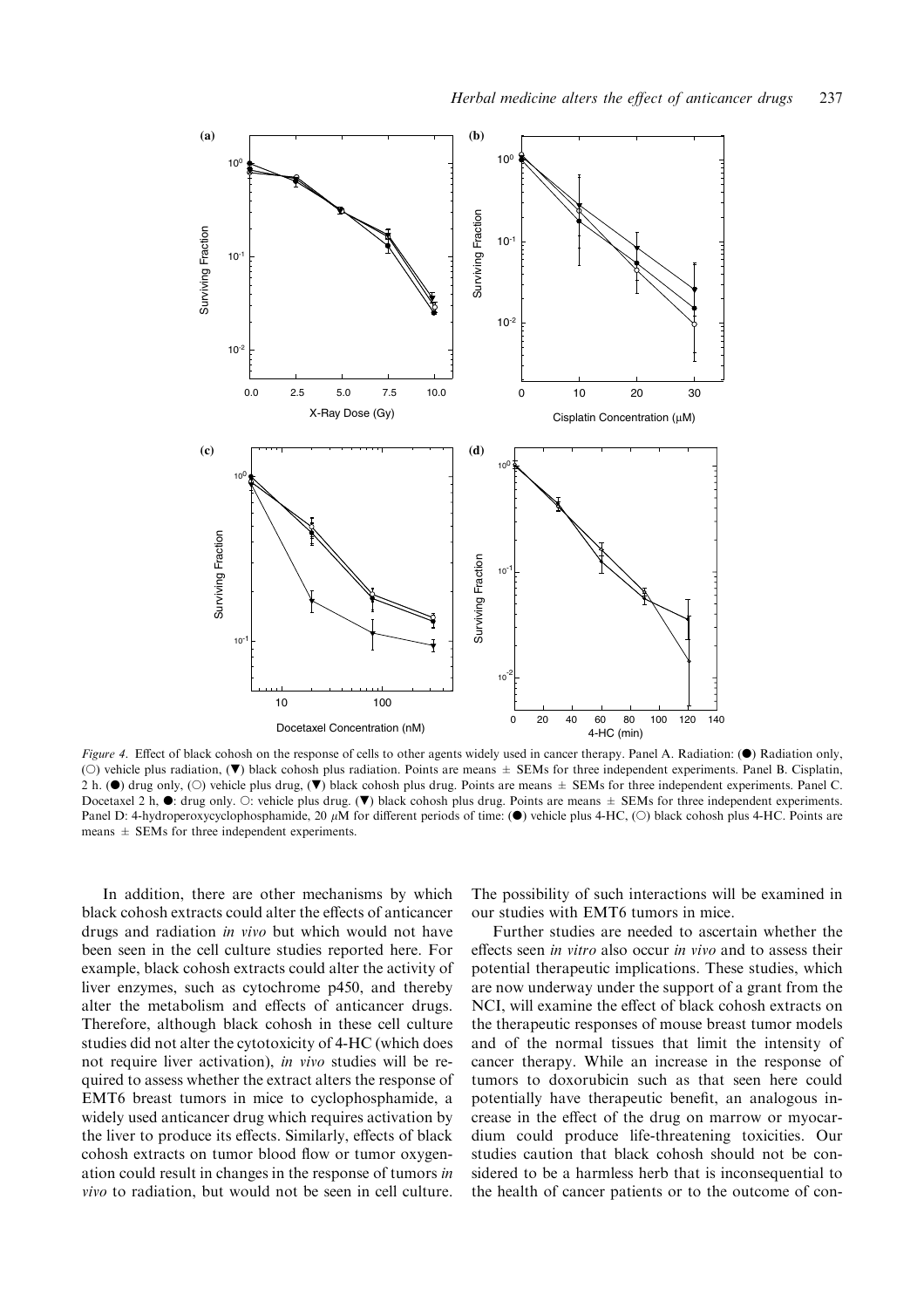#### 238 S Rockwell et al.

ventional cancer therapy. This merits emphasis, because this herb is being widely used by and recommended to breast cancer patients who are experiencing menopausal symptoms due to removal from HRT or to the effects of their therapy. Until the effects of black cohosh are better defined, the use of this and similar herbal preparations by breast cancer patients should be discouraged.

#### Acknowledgements

This research was supported by a grant from the Donaghue Women's Health Investigator Program at Yale. We thank Yetunde Fatunmbi, Jesse Vrecenak, and Olukemi Fajolu, undergraduate students in the STARS program at Yale, for their assistance with these experiments. This paper is dedicated to the memory of our friend and colleague, Marianne Kelley.

#### References

- 1. Cassileth BR: Complementary and alternative cancer medicine. J Clin Oncol 17: 44–51, 1999
- 2. Kinsel JF, Straus SE: Complementary and alternative therapeutics: rigorous research is needed to support claims. Ann Rev Pharmacol Toxicol 343: 463–484, 2000
- 3. Eisenberg DM, David RB, Ettner SL: Trends in alternative medicine use in the United States, 1990–1997. JAMA 280: 1569– 1575, 1998
- 4. Eisenberg DM, Kessler RC, Foster C, Norlock FE, Calkins DR, Delbanco TL: Unconventional medicine in the United States: prevalence, costs and pattern of use. N Engl J Med 328: 246–52, 1993
- 5. Kessler RC, Davis RB, Foster DF, Van Rompay MI, Walters EE, Wilkey SA, Kaptchuk TJ, Eisenberg DM: Long-term trends in the use of complementary and alternative medicinal therapies in the United States. Ann Intern Med 135: 262–268, 2001
- 6. Cassileth BR: Evaluating complementary and alternative therapies for cancer patients. CA: A Cancer J Clin 49: 362–376, 1999
- 7. Ernst E, Cassileth BR: The prevalence of complementary/alternative medicine in cancer: a systematic review. Cancer 83: 777–782, 1988
- 8. Cassileth BR: Complementary therapies: overview and state of the art. Cancer Nurs 22: 85–90, 1999
- 9. Burstein HJ, Gelber S, Guadagnoli E, Weeks JC: Use of alternative medicine by women with early-stage breast cancer. N Engl J Med 340: 1733–1739, 1999
- 10. Jacobson JS, Workman SB, Kronenberg F: Research on complementary/alternative medicine for patients with breast cancer: a review of the biomedical literature. J Clin Oncol 18: 668–683, 2000
- 11. Sparber A, Bauer L, Curt G, Eisenberg D, Levin T, Parks S, Steinberg SM, Wootton J: Use of complementary medicine by adult patients participating in cancer clinical trials. Oncol Nurs Forum 27: 623–630, 2000
- 12. Penson RT, Castro CM, Seiden MV, Chabner BA, Lynch TJ Jr: Complementary, alternative, integrative, or unconventional medicine? Oncologists 6: 463–473, 2001
- 13. Bernstein BJ, Grasso T: Prevalence of complementary and alternative medicine use in cancer patients. Oncology 15: 1267– 1272, 2001
- 14. Navo MA, Phan J, Vaughn C, Palmer JL, Michaud L, Jones KL, Bodurka DC, Basen-Engquist K, Hortobagyi GN, Kavanagh JJ, Smith JA: An assessment of the utilization of complementary and alternative medication in women with gynecologic or breast malignancies. J Clin Oncol 22: 671–677, 2004
- 15. Diefenbach MA, Hamrick N, Uzzo R, Pollack A, Horwitz E, Greenberg R, Engstrom PF: Clinical, demographic and psychosocial correlates of complementary and alternative medicine use by men diagnosed with localized prostate cancer. J Urol 170: 166–169, 2003
- 16. Casselith BR, Deng G: Complementary and alternative therapies for cancer. Oncologist 9: 80–89, 2004
- 17. vonGruenigen VE, Hopkins MP: Alternative medicine in gynecologic oncology: a case report. Gynecol Oncol 77: 190–192, 2000
- 18. D'Amico AV, Toupless G, Lopes L, Valentine KJ, Cormack RA, Tempany CM, Kumar S, Marks PJ: Self-administration of untested medical therapy for treatment of prostate cancer can lead to clinically significant adverse events. Int J Radiat Oncol Biol Phys 54: 1311–1313, 2002
- 19. Ernst E: Harmless herbs? a review of the recent literature. Am J Med 104: 170–178, 1998
- 20. Sparreboom A, Cox MC, Acharya MR, Klaus L, Vahdat L, Kinne D, Lo KM, Moore A, Rosenman PJ, Kaufman EL, Neugut AI, Grann VR: Herbal remedies in the United States: potential adverse interactions with anticancer agents. J Clin Oncol 22: 2489–2503, 2004
- 21. PDR for Herbal Medicines. 1st edn. Medical Economics Co., Inc., Montvale, NJ, 2001
- 22. Pepping J: Black cohosh: Cimicifuga racemosa. Am J Health Syst Pharm 56: 1400–1402, 1999
- 23. McKenna DJ, Jones K, Humphrey S, Hughes K: Black cohosh: efficacy, safety, and use in clinical and preclinical applications. Alte Ther Health Med 7: 93–100, 2001
- 24. Jacobson JS, Troxel AB, Evans J, Klaus L, Vahdat L, Kinne D, Lo KM, Moore A, Rosenman PJ, Kaufman EL, Neugut AI, Grann VR: Randomized trial of black cohosh for the treatment of hot flashes among women with a history of breast cancer. J Clin Oncol 19: 2739–2745, 2001
- 25. Liske E: Therapeutic efficacy and safety of Cimicifuga racemosa for gynecologic disorders. Adv Ther 15: 45–53, 1998
- 26. Chen S-N, Li W, Fabricant DS, Santarsiero BD, Mesecar A, Fitzloff JF, Fong HH: Farnsworth NR Isolation, structure elucidation, and absolute configuration of 26-deoxyactein from Cimicifuga racemosa and clarification on nomenclature associated with 27-deoxyactein. J Nat Prod 65: 601–605, 2002
- 27. Kruse SO, Lohning A, Pauli GF, Winterhoff H, Nahrstedt A: Fukiic and piscidic acid esters from the rhizome of Cimicifuga racemosa and the in vitro estrogenic activity of fukinolic acid. Planta Med 65: 763–764, 1999
- 28. Freudenstein J, Dasenbrock C, Nisslein T: Lack of promotion of estrogen-dependent mammary gland tumors in vivo by an isopropanolic Cimicifuga racemosa extract. Cancer Res 62: 3448–3452, 2002
- 29. Wulf M, Vollmer G, Hanggi MD, Henneicke-von Zepelin HH et al.: Physiological investigation of a unique extract of black cohosh (Cimicifugae racemosa rhizoma): a 6-month clinical study demonstrates no systemic estrogenic effect. J Womens Health Gender-Based Med 11: 163–174, 2002
- 30. Zierau O, Bodinet C, Kolba S, Wulf M, Vollmer G: Antiestrogenic activities of Cimicifuga racemosa extracts. J Steroid Biochem Mol Biol 80: 125–130, 2002
- 31. Liu Z, Yang Z, Zhu M, Huo J: Estrogenicity of black cohosh (Cimicifuga racemosa) and its effect on estrogen receptor level in human breast cancer MCF-7 cells. J Hygiene Res 30: 77–80, 2001
- 32. Bodinet C, Freudenstein J: Influence of Cimicifuga racemosa on the proliferation of estrogen receptor-positive human breast cancer cells. Breast Cancer Res Treatment 76: 1–10, 2002
- 33. Eibond LS, Shimizu M, Xiao D, Nuntanakorn P, Lim JT, Suzui M, Seter C, Pertel T, Kennelly EJ, Kronenberg F, Weinstein IB: Growth inhibitory activity of extracts and purified components of black cohosh on human breast cancer cells. Breast Cancer Res Treat 83: 221–231, 2002
- 34. Dixon-Shanies D, Shaikh N: Growth inhibition of human breast cancer cells by herbs and phytoestrogens. Oncol Rep 6: 1383–1387, 1999